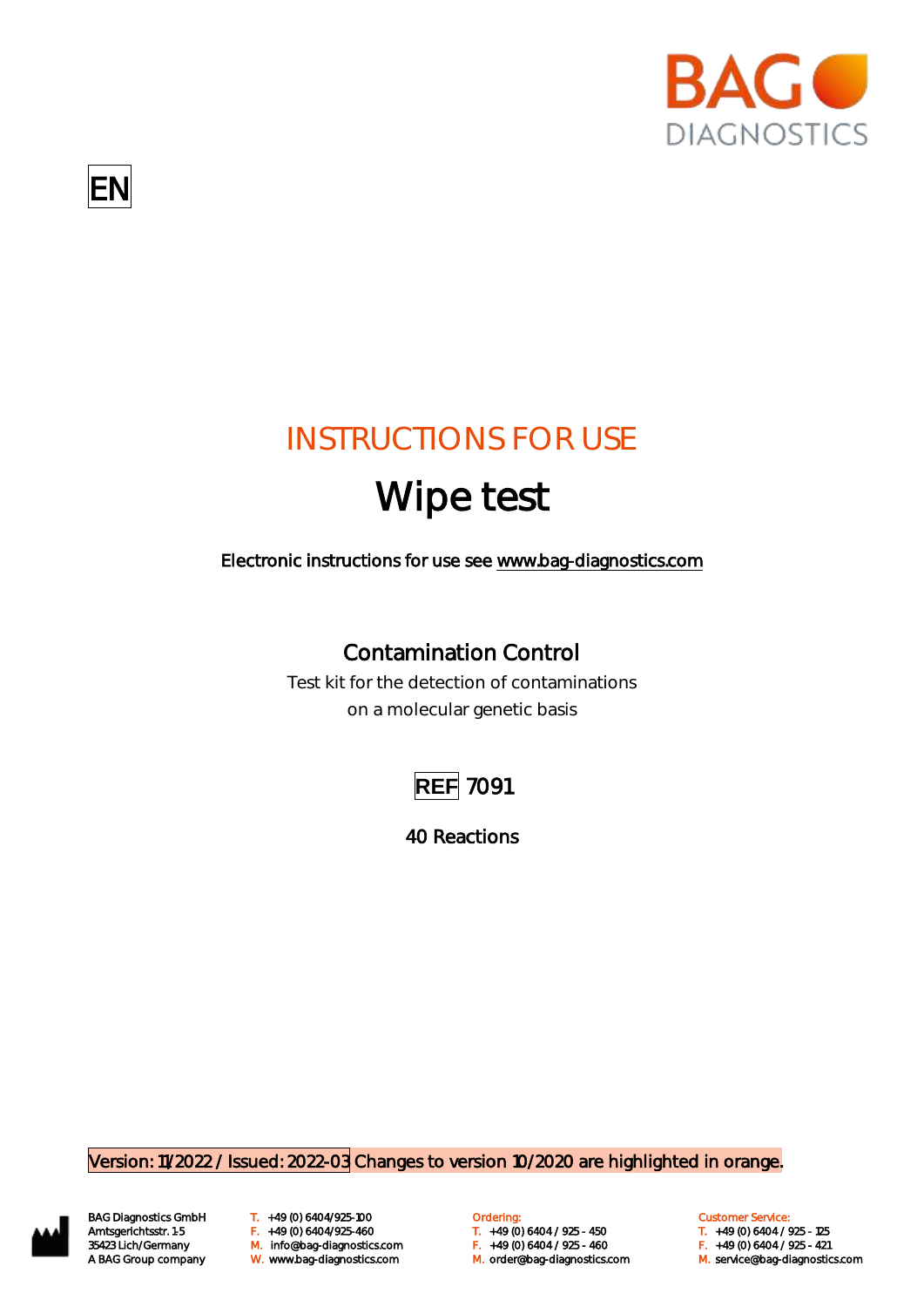### **CONTENTS**

| 2.               |      |  |  |  |  |
|------------------|------|--|--|--|--|
|                  | 2.1  |  |  |  |  |
|                  | 2.2  |  |  |  |  |
|                  | 2.3. |  |  |  |  |
| 3.               |      |  |  |  |  |
|                  | 3.1  |  |  |  |  |
|                  | 3.2  |  |  |  |  |
|                  | 3.3  |  |  |  |  |
|                  |      |  |  |  |  |
|                  | 3.4  |  |  |  |  |
|                  | 3.5  |  |  |  |  |
| $\overline{4}$ . |      |  |  |  |  |
| 5.               |      |  |  |  |  |
| 6.               |      |  |  |  |  |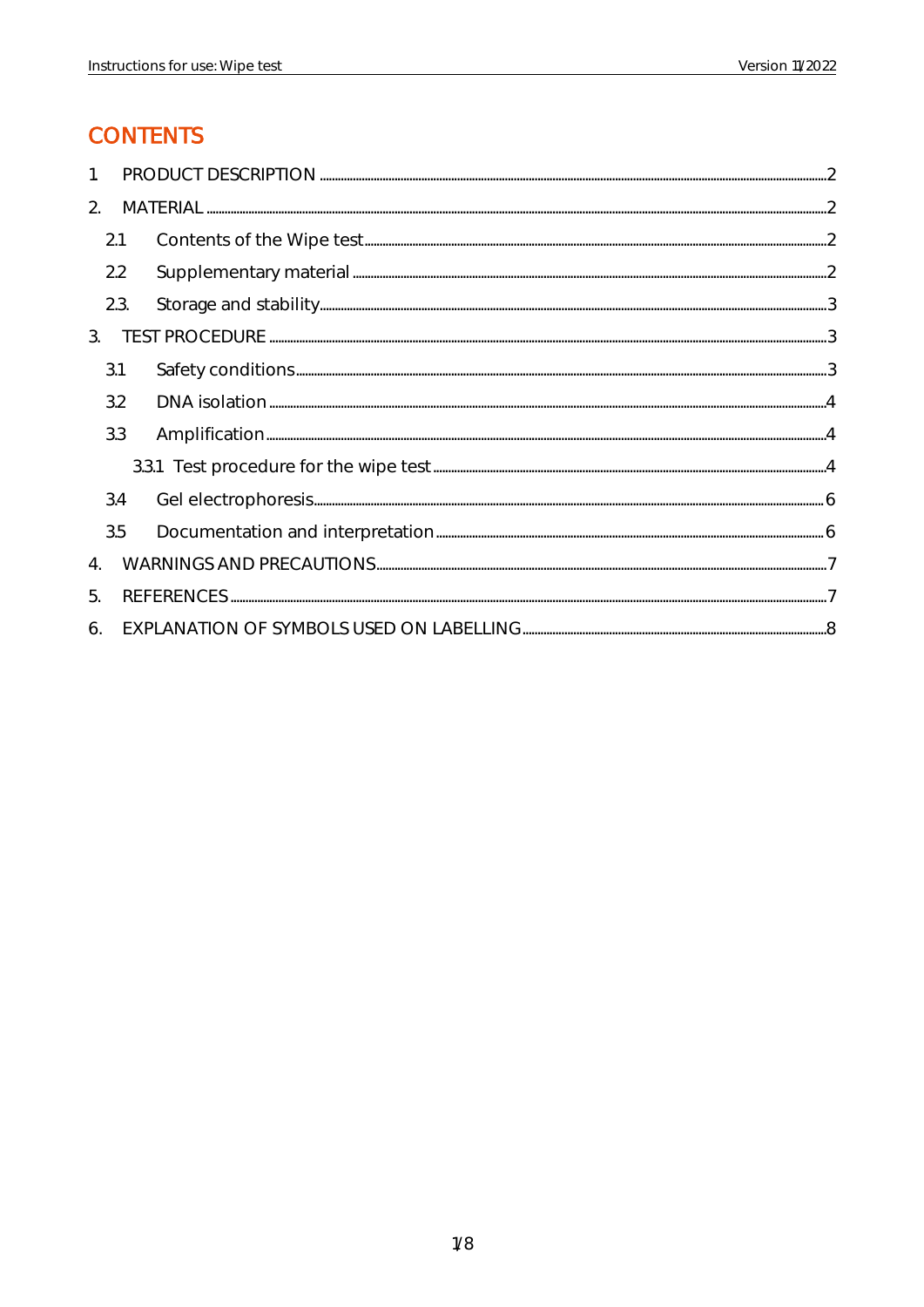#### <span id="page-2-0"></span>1. PRODUCT DESCRIPTION

To prevent contaminations in HLA typing [1] and for quality assurance in the laboratory working materials, laboratory areas or single reagents (e.g. Taq-Polymerase) should be monitored regularly for genomic DNA or amplificates (according to current EFI Standard).

The Wipe test is very well suited for the detection of contaminations with genomic DNA or amplificates of the HLA class I and II genes. The test procedure is based on the Sequence Specific Primers (SSP)-PCR (see Fig. 1) [2, 3]. This method makes use of the fact that primer extension, and hence successful PCR relies on an exact match at the 3'-end of both primers. Therefore, only if the primers entirely match the target sequence an amplification is obtained which is subsequently visualized by agarose gel electrophoresis.



Fig. 1: Principle of SSP-PCR

#### <span id="page-2-1"></span>2. MATERIAL

#### <span id="page-2-2"></span>2.1 Contents of the Wipe test

- 5 PCR strips (à 8 PCR tubes) sufficient for 40 reactions (13 wipe tests). The prealiqoted and dried reaction mixtures consist of an allele specific primer set, internal control primers (specific for the human G3PDH gen) and nucleotides.
- 1 x 1.1 ml 10 x PCR buffer
- 5 x strip-caps (à 8)
- Instructions for use

#### <span id="page-2-3"></span>2.2 Supplementary material

- Taq Polymerase (5 U/µl), (Happy Taq  $(REF 66702)$  or another Taq Polymerase, validated with the Wipe test by the user)
	- Don't use a Hot-start Taq Polymerase please!
- BAG EXTRA-GENE I Kit (REF 7059) (optional) for DNA extraction from blood/ lymphocytes/ leucocytes or material for other DNA extraction methods
- piston pipettes (0.5-250 µl)
- sterile tips with integrated filter
- fleece paper
- Thermal Cycler (validated cyclers please see chapter 3.3.1)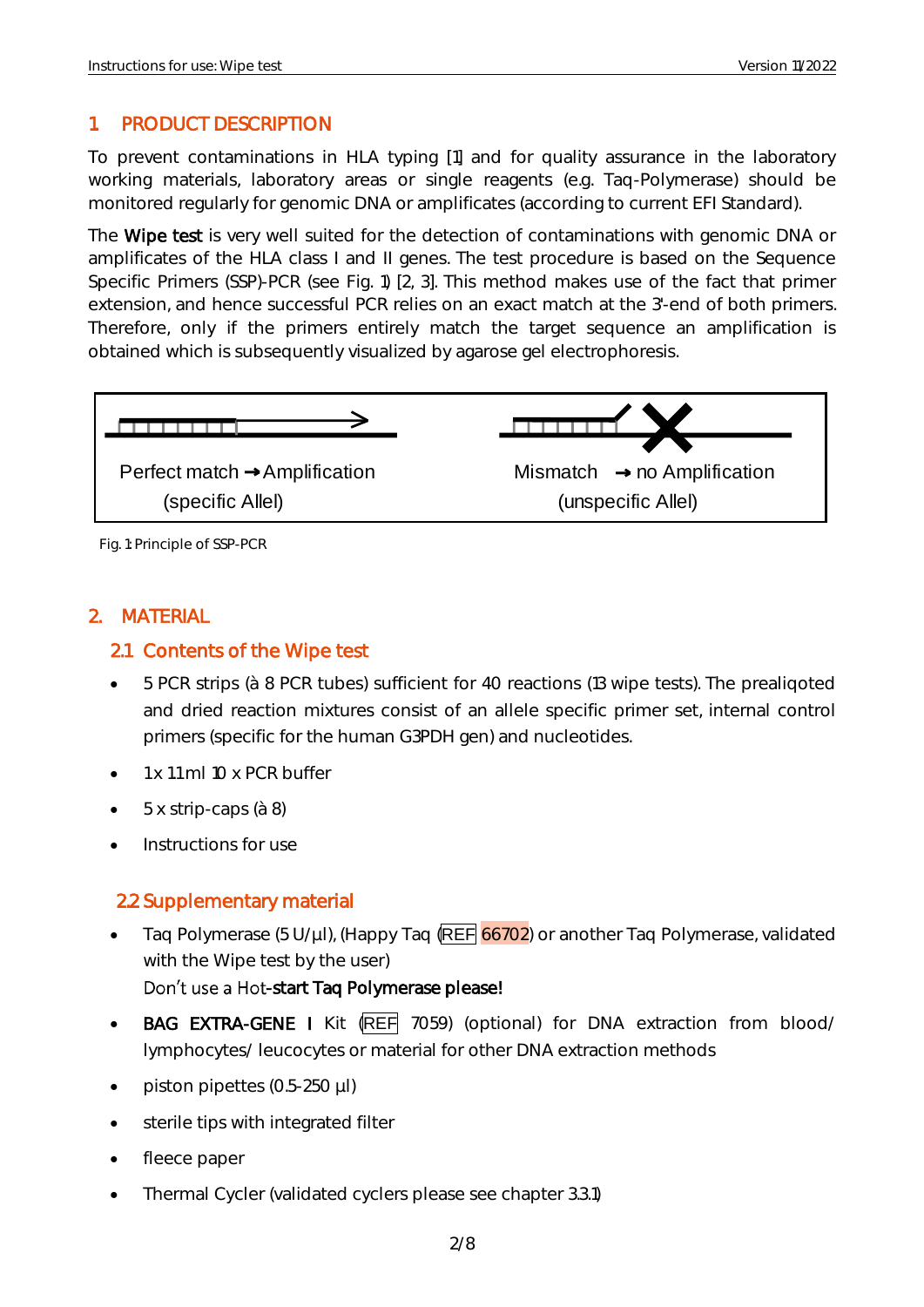#### Devices and material for gel electrophoresis

- DNA agarose
- 0.5 x TBE buffer (45 mM of Tris, 45 mM of boric acid, 0.5 mM of EDTA)
- Ethidium bromide (EtBr)
- submarine electrophoresis unit with combs
- power supply  $(200 300 V, 200 mA)$
- DNA-length standard

#### Devices for interpretation and documentation

- UV source (220 310 nm)
- camera (e.g. Polaroid system) with films (Polaroid type 667) or video system with thermal paper (e.g. Typ KP65HM-CE)

#### <span id="page-3-0"></span>2.3. Storage and stability

The kit is delivered at ambient temperature. Upon receipt please store the kit at  $\leq$  -20°C in the dark. The PCR strips can also be stored at 2...8°C, but frequent changes of the storage temperature should be avoided. The IOx PCR buffer must be stored at  $\leq$  -20°C. Store in temperature monitored devices.

The expiry date is indicated on the label of each reagent and is also valid for opened reagents. The expiry date indicated on the outer label refers to the reagent with the shortest stability contained in the kit.

Thaw the 10x PCR buffer and the PCR strips directly before preparing the PCR. Immediately place the prepared PCR strips in the thermal cycler and start the PCR run.

#### <span id="page-3-2"></span><span id="page-3-1"></span>3. TEST PROCEDURE

#### 3.1 Safety conditions

The PCR is a particularly sensitive method. Special safety measures must be observed in order to avoid contaminations and thus false reactions:

- Wear gloves during work (powder-free, if possible).
- Use new tips with each pipetting step (with integrated filter).
- Use separate working areas for pre-amplification (DNA isolation and preparation of the reactions) and post-amplification (gel electrophoresis, documentation). Preferably use two separate rooms.
- Use devices and other materials only at the respective places and do not exchange them.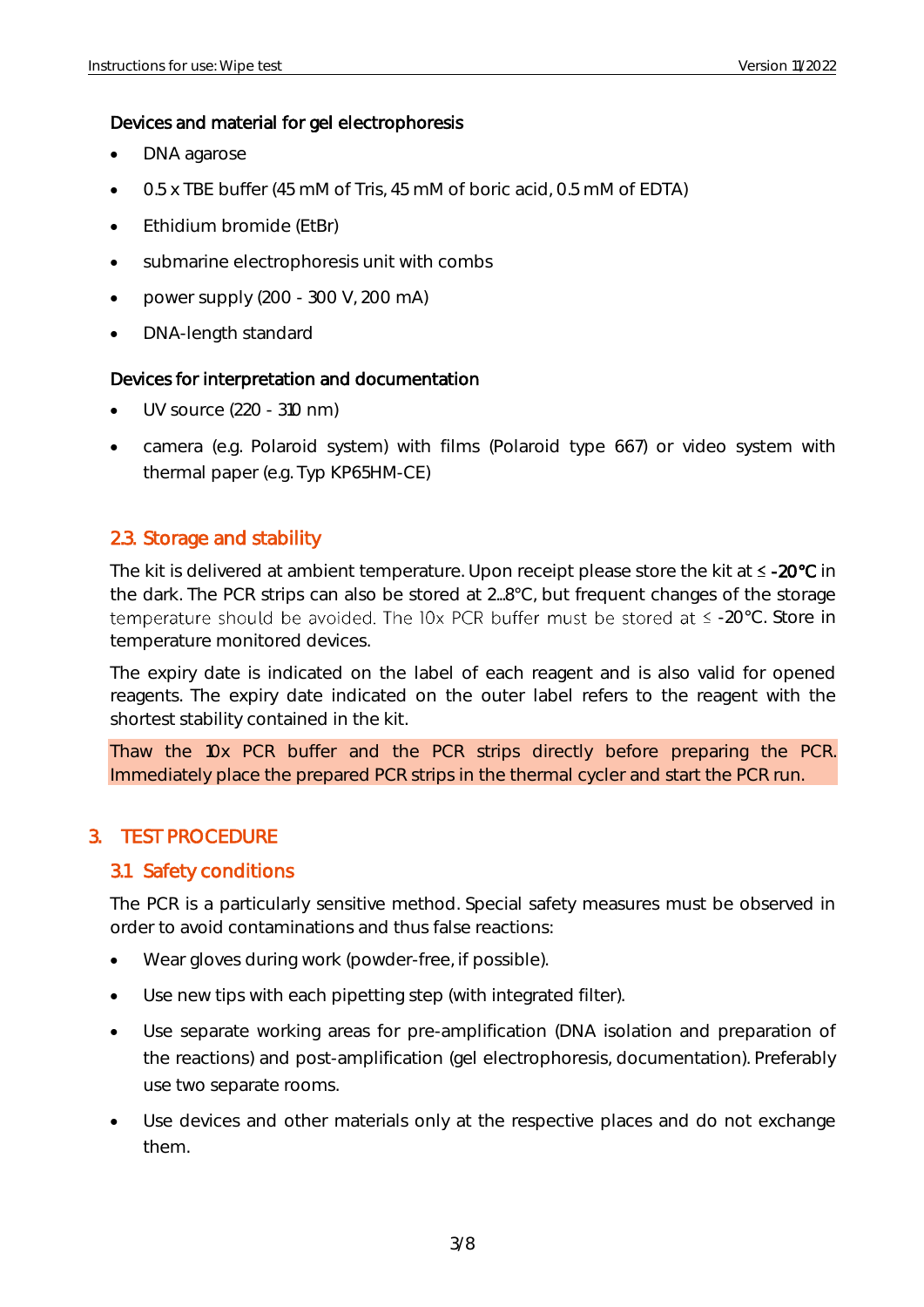#### <span id="page-4-0"></span>3.2 DNA isolation

For the positive control DNA of leucocytes is required. The BAG EXTRA-GENE I kit is most suitable for the DNA isolation since pure DNA can be obtained from whole blood in a short time without the use of toxic chemicals or solvents. Furthermore commercial column- or beads-based methods or other methods described in literature are suitable to provide DNA of sufficient purity. The presence of heparin potentially inhibits PCR [6]. Therefore EDTA or Citrate Blood is recommended for typing.

DNA should have the following purity indexes:

- $OD<sub>260</sub>/OD<sub>280</sub>$  = >1.5 and <2.0 (indicator for contamination with RNA/proteins)
- $OD_{260}/OD_{230}$  = >1.8 (indicator for contamination with salt, carbohydrate or organic solvents)

The evaluation and quality control of the Wipe test was done with DNA, which were extracted by EXTRA GENE I or Qiagen kits.

#### <span id="page-4-1"></span>3.3 Amplification

The prealiquoted and dried reaction mixture already contains an allele specific primer set, internal control primers and nucleotides. Amplification parameters are optimized to a final volume of 20 µl. For each test three reactions are used.

The evaluation and quality control of the Wipe test was done with the Happy Taq (REF 66702).

#### <span id="page-4-2"></span>3.3.1 Test procedure for the wipe test

- 1. 1.5 ml reaction vessels are labeled with the name of the examined areas (e.g workbench, door knob, ...) and filled with 200 µl sterile aqua dest.
- 2. For each test area a piece of fleece is dipped into the respective reaction vessel and the test area is wiped with the wet fleece.
- 3. Put the fleece in the respective reaction vessel and incubate for 2 h at room temperature in the 200 µl of aqua dest. After this time the fleece is discarded.
- 4. Thaw the 10x PCR buffer shortly before use. Remove the required number of PCR vessels (3 vessels for each test area) from the kit. Label one vessel with "test area", one with "positive control" and the third one with "inhibition control".
- 5. Prepare the Taq-predilution (minimum 5 reactions) and briefly vortex the mixture.

pro 1 reaction  $\vert$  5 reactions  $\vert$  8 reactions 10x PCR buffer 10.0 µl 10.0 µl 16 µl Taq Polymerase (5 U/µl)  $\begin{vmatrix} 0.12 \mu & 0.60 \mu & 0.96 \mu \end{vmatrix}$ 

Preparation of Taq-predilution for number of reactions + 2 :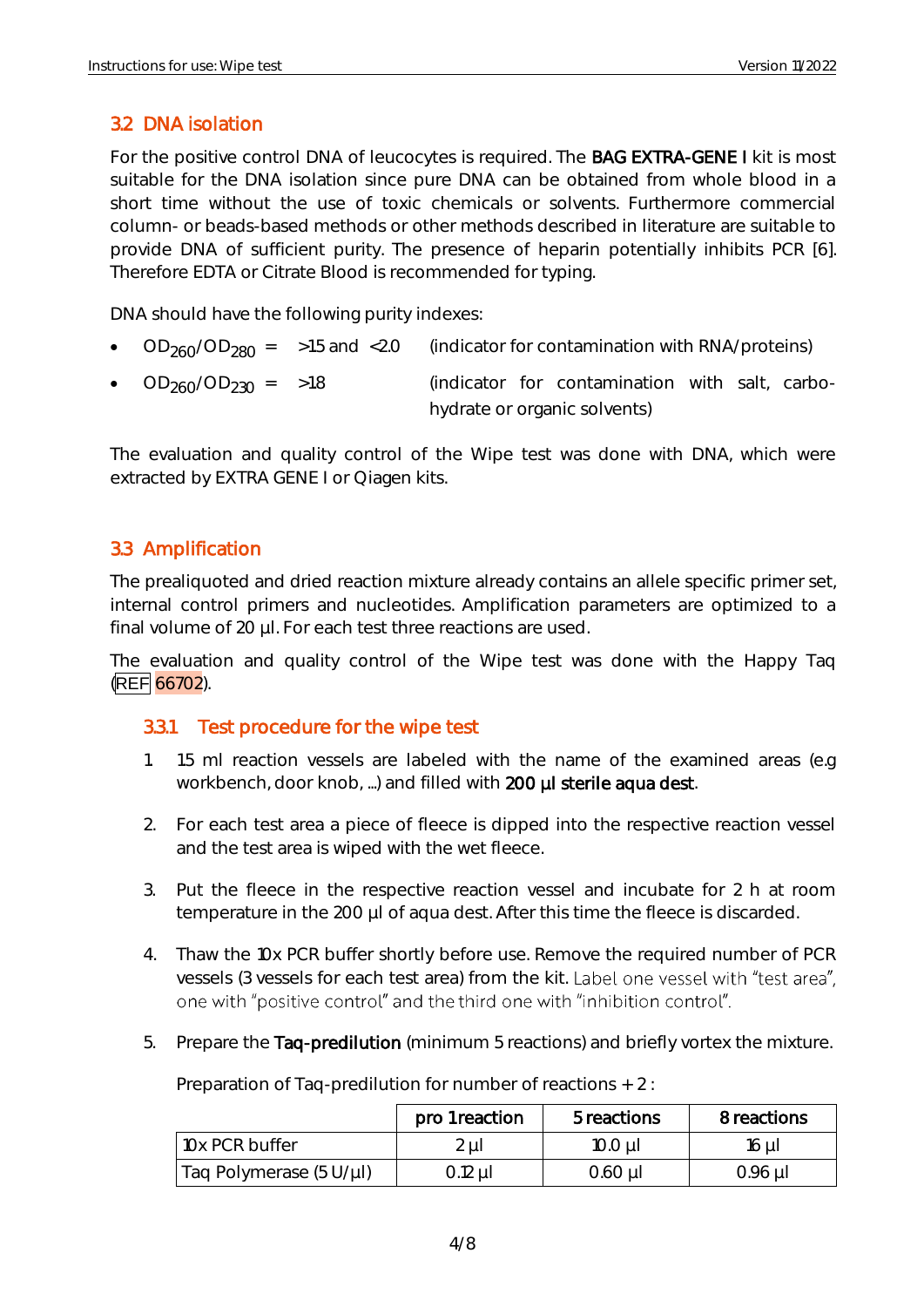|                       | test area | positive control | inhibition control |
|-----------------------|-----------|------------------|--------------------|
| sterile aqua dest     | 14 µI     | ' ul             | 13 µI              |
| sample of test area   | 4 µI      |                  | 4 UI               |
| genomic DNA (40ng/µl) |           | ul               | uı                 |
| Taq-predilution       | 2 µl      | ! ul             | 2 ul               |

6. Pipet the following reaction mixes in the labeled PCR vessels:

- 7. Tightly close the tubes with the respective caps. Ensure that you do not touch the inner side of the caps and the upper edges of the tubes with the fingers to avoid contamination. Powder of gloves is a strong inhibitor of PCR! Slightly shake the strip to dissolve the pellet at the bottom of the strip. All PCR solution should be settled on the bottom. If necessary the strip should be briefly spun down.
- 8. Place the reaction tubes firmly into the thermal cycler and tighten lid well. Start the PCR programme. Overlaying of the reaction mixtures with mineral oil is not required if a heated and adjusted lid is used!

| Programme-Step            | Temp.          | Time   | No. of Cycles | Valic        |  |
|---------------------------|----------------|--------|---------------|--------------|--|
| <b>First Denaturation</b> | 96°C           | 5 Min  | 1 Cycle       | PTC<br>(MJF  |  |
| Denaturation              | 96°C           | 20 Sek |               | Gene         |  |
| Annealing+Extension       | $68^{\circ}$ C | 60 Sek | 5 Cycles      | 9600         |  |
| Denaturation              | 96°C           | 20 Sek |               | rate         |  |
| Annealing                 | $64^{\circ}$ C | 50 Sek | 10 Cycles     | Verit        |  |
| Extension                 | $72^{\circ}$ C | 45 Sek |               | Mast<br>(use |  |
| Denaturation              | 96°C           | 20 Sek |               | grad         |  |
| Annealing                 | $61^{\circ}$ C | 50 Sek | 15 Cycles     | (Epp         |  |
| Extension                 | $72^{\circ}$ C | 45 Sek |               | and          |  |
| <b>Final Extension</b>    | $72^{\circ}$ C | 5 Min  | 1 Cycle       | (Bior        |  |

#### Amplification parameters

#### dated Cycler types:

PTC 100 / 200 / C1000 Research/BioRad),

eAmp PCR-System 0 / 9700 (use heating of 9600 please),

:i (ABI),

ercycler epGradient S "simulate Mastercycler ient" function please) endorf) Tprofessional

netra)

Please don't use an aluminium heating block (e.g. GeneAmp PCR-System 9600 / 9700).

When using thermal cyclers with a very fast heating and cooling rate, it is recommended to use a reduced ramp rate (~2.5°C/sec).

Since cyclers of different manufacturers perform differently and even individual machines of one type may be calibrated differently, it may be necessary to optimize the amplification parameters. If other models than the validated cyclers mentioned above are used they have to be validated by the user.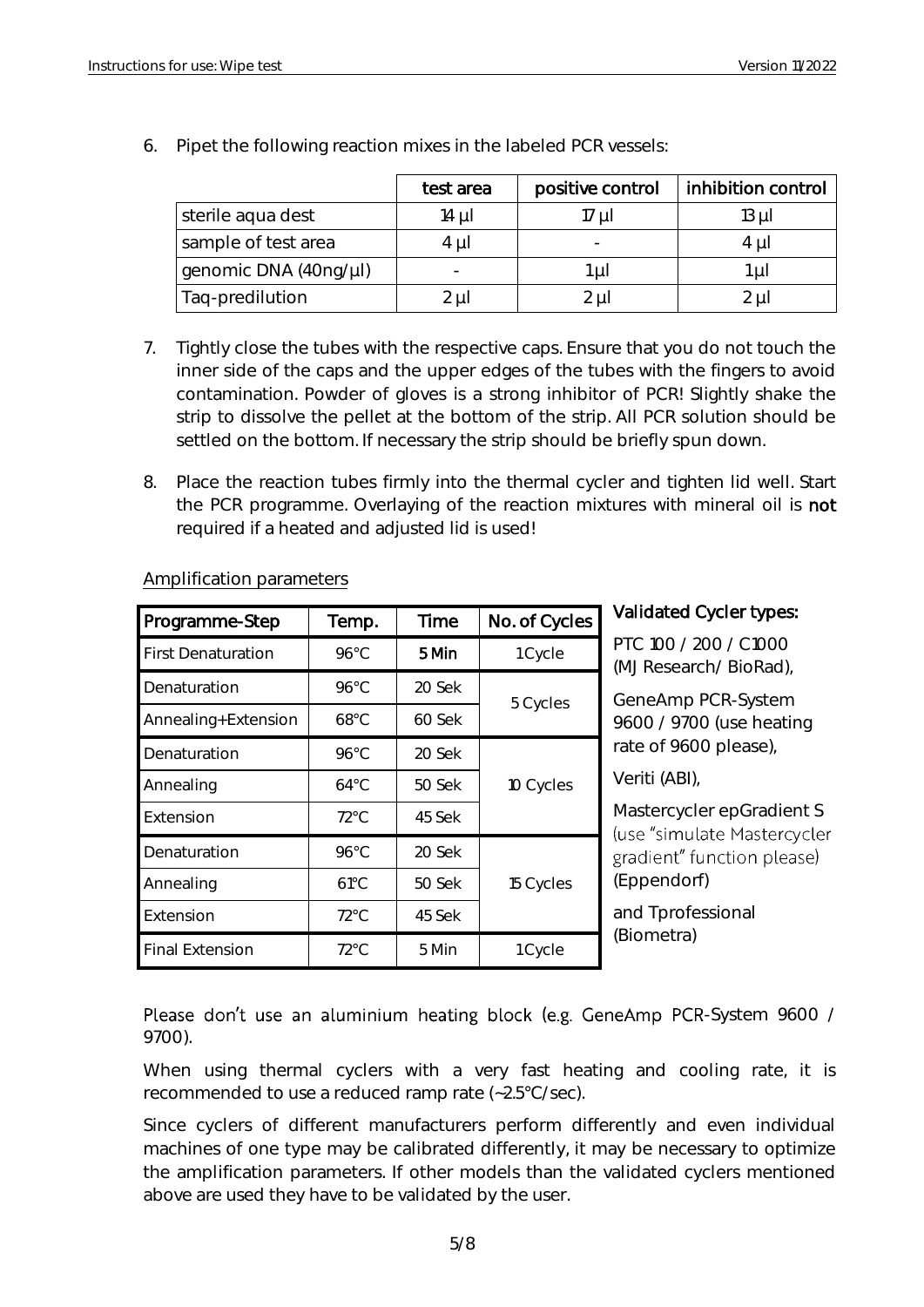To optimize your machine use the following guide:

If there are **false positive** reactions (unspecific bands), increase the annealing temperature in 1°C steps.

If there are false negative reactions (missing bands and/or amplification controls), decrease the annealing temperature in 1°C steps and/or increase the annealing times in 5 second steps and/or increase the denaturation times in 5 second steps.

It is recommended to use exclusively cyclers that are calibrated regulary. For this the CYCLER CHECK kit is well suited (REF 7104, 71044).

The quality control tests were done on a PTC-200 resp. C1000 (MJ Research / BioRad), 9700 (ABI), Mastercycler epGradient S (Eppendorf) and Tprofessional (Biometra).

#### <span id="page-6-0"></span>3.4 Gel electrophoresis

Separation of the amplification products is done by electrophoresis via a (horizontal) agarose gel. As electrophoresis buffer, 0.5 x TBE (45 mM of tris, 45 mM of boric acid, 0.5 mM of EDTA) buffer is recommended. The gel concentration should be 2.0 - 2.5% of agarose. Allow the gel to polymerize at least 30 minutes before sample loading. After amplification has been finished, take the samples out of the thermal cycler and load the complete reaction mixtures carefully in each slot of the gel. In addition, apply 10 µl of the DNA length standard for size comparison. Electrophoretic separation is done at 10 - 12 V/cm (with 20 cm distance between the electrodes approx. 200 - 240 V), for 20 - 40 minutes. After the run has been completed, the complete gel is stained in an ethidiumbromide (EtBr) solution (approx. 0.5  $\mu$ g/ml of EtBr in H<sub>2</sub>O or TBE buffer) for 30 - 40 minutes. As alternative, EtBr (0.5 µg/ml) can also be added to the electrophoresis buffer or the agarose gel. If required, excess of EtBr can be removed by soaking the gel in  $H_2O$  or 0.5 x TBE buffer for 20 - 30 minutes.

#### <span id="page-6-1"></span>3.5 Documentation and interpretation

For documentation, visualize the PCR amplification using an UV transilluminator (220 - 310 nm) and photograph it with a suitable camera, film and filters (e.g. Polaroid, film type 667 or video system, thermal paper KP65HM-CE). Choose exposure time and aperture such that the bands are drawn sharp and stand out against the dark background.

If the test area is not contaminated no band should be visible in the test area sample.

Contaminations are indicated by the following bands:

Contamination with amplificate: 78 bp and/or 104 bp and/or 282 bp

Contamination with genomic DNA: 282 bp and possibly 78 bp, 104 bp, 176 bp, ca. 580 bp

The positive control and the inhibition control should exhibit a band pattern according to the one expected with genomic DNA. If there are no amplificates in the positive control, no PCR reaction has taken place and the whole test cannot be interpreted. If the positive control shows the correct band pattern, but there are no bands visible in the inhibition control, inhibitors must have been present in the test area. In this case a clean "test area" sample is no proove that there are really no contaminations present in the test area.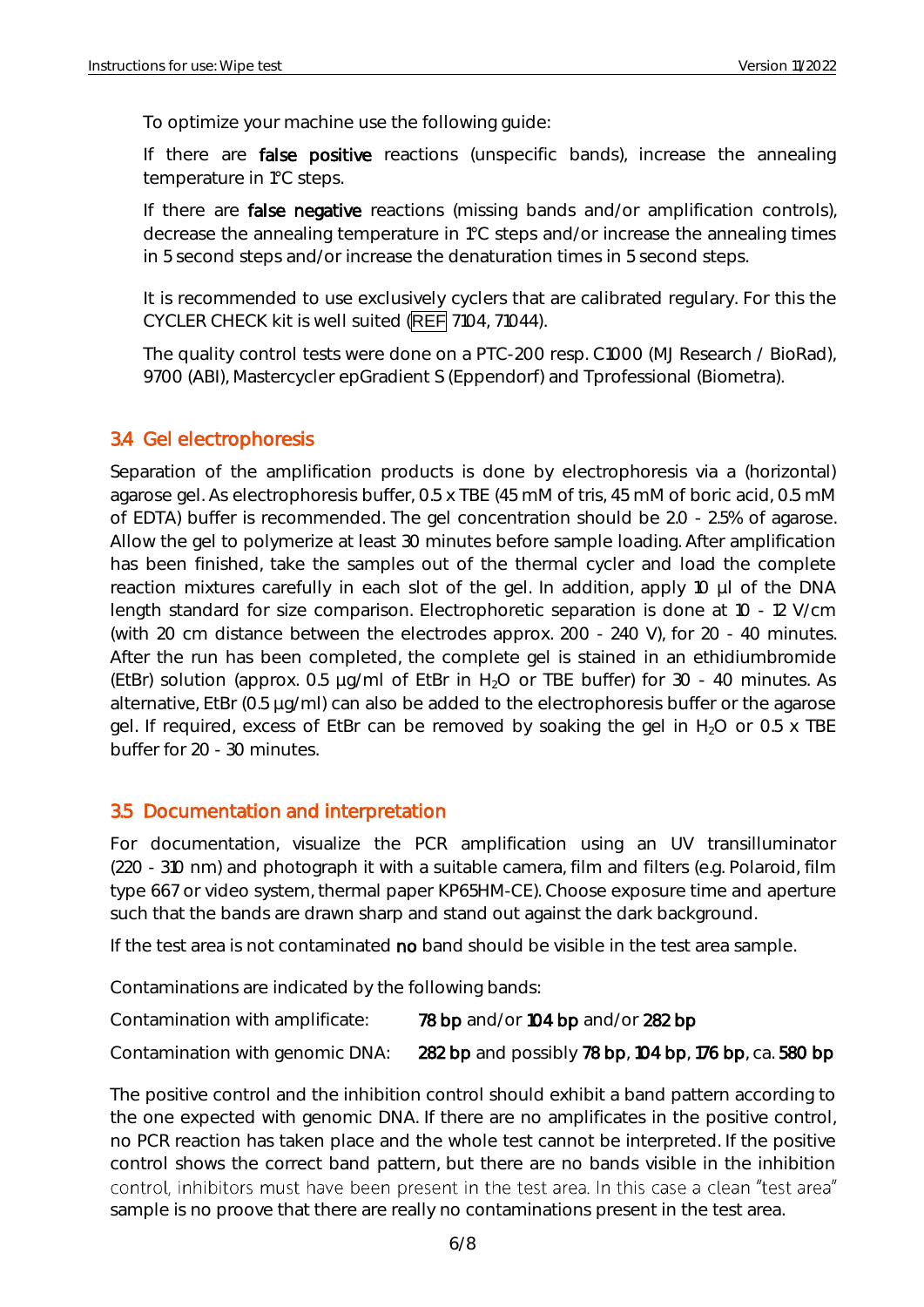#### <span id="page-7-0"></span>4. WARNINGS AND PRECAUTIONS

Ethidiumbromide is a powerful mutagen. Wear gloves when handling gels or solutions containing EtBr! Note the instructions for use and warnings and precautions of the manufacturer! The transilluminator radiates very short-wave UV light which may cause burns of the skin and the retina. Use a UV face safety mask!

All for extraction of DNA used biological material, e.g. blood or human tissue, should be handled as potentially infectious. When handling biological material appropriate safety precautions are recommended (do not pipet by mouth; wear disposable gloves while handling biological material and performing the test; disinfect hands when finished the test).

Biological material should be inactivated before disposal (e.g. in an autoclave). Disposables should be autoclaved or incinerated after use.

Spillage of potentially infectious materials should be removed immediately with absorbent paper tissue and the contaminated areas swabbed with a suitable standard disinfectant or 70% alcohol. Material used to clean spills, including gloves, should be inactivated before disposal (e.g. in an autoclave).

Disposal of all samples, unused reagents and waste should be in accordance with country, federal, state and local regulations.

A declaration on Material Safety Data Sheets (MSDS) is available to download at [www.bag-diagnostics.com](http://www.bag-diagnostics.com/) .

#### <span id="page-7-1"></span>5. REFERENCES

- 1. Bodmer, J., 1993. Immunogenetics 37:79-94
- 2. Olerup, O., Zetterquist H., 1992. Tissue Antigens 39:225-235
- 3. Olerup, O., Zetterquist H., 1993. Tissue Antigens 41:55-56
- 4. Lu, Y.H. and Négre, S., 1993. Trends in Genetics 9:297
- 5. Green and Sambrook, 2012. Molecular Cloning: A Laboratory Manual.
- 6. New York: Cold Spring Harbour Laboratory
- 7. Beutler, E. et al., 1990. BioTechniques 9:166
- 8. Bunce, M., 1995. Tissue Antigens 46:355-367